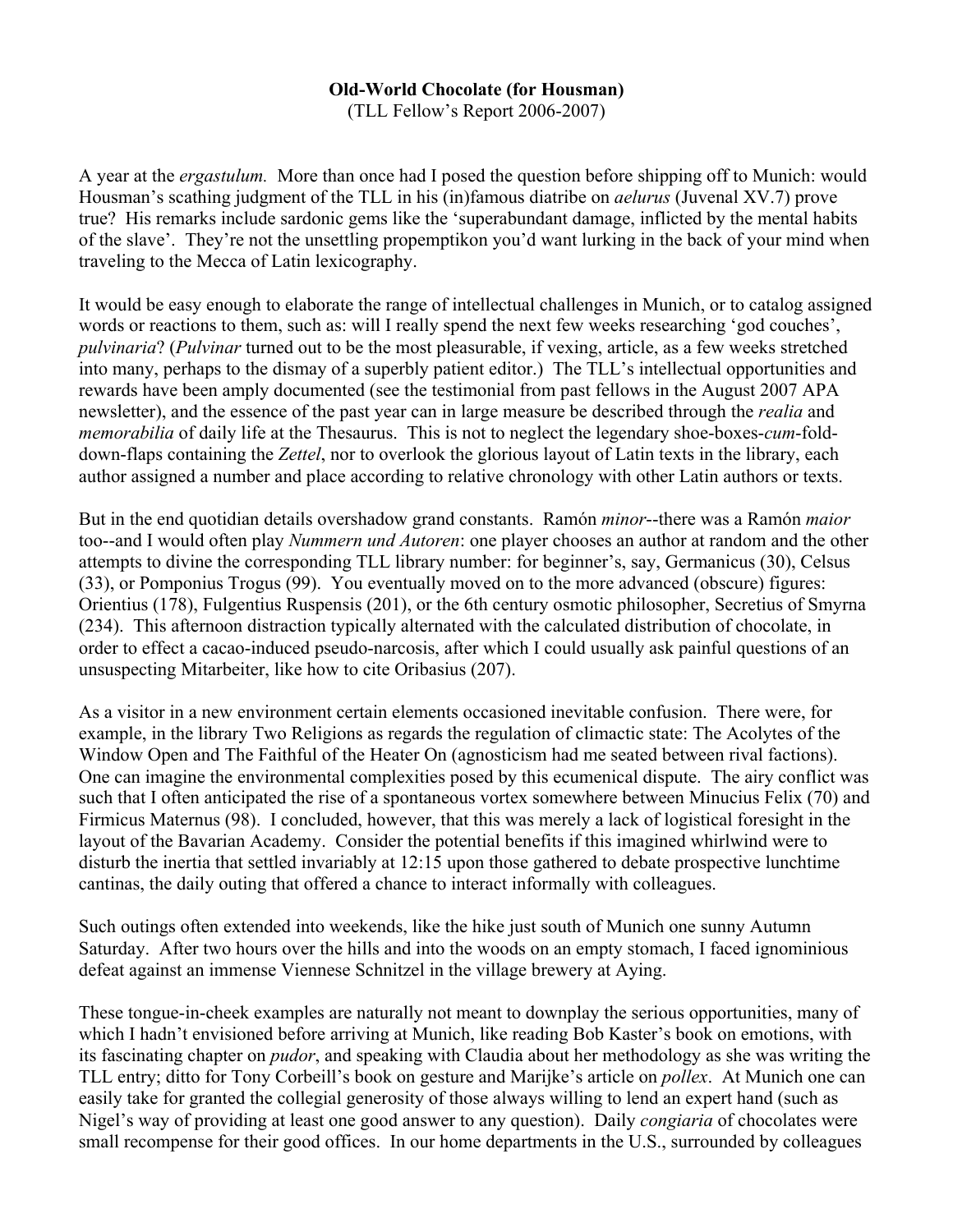who may sit on the other side of a disciplinary fence, we're lucky to find one or two kindred minds. Munich boasted nearly twenty.

Past fellows or visitors will recall the antiquated state of some of the facilities (let's call it 'institutional quaintness'). This year ushered in a new elevator, a wireless network, new printers, computers, and Unicode fonts along with recent versions of Microsoft Word. A project from the late-19th century has made it to the early 21st. The improvements are not trivial: they make visiting the TLL much easier and, for APA fellows, facilitate job applications when in Munich.

The only feature that still bewilders me is the labyrinthine layout of the library's 'LEX' section (for dictionaries, lexical tools, and the like). How was it that a library so brilliantly disposed in every respect for the needs of lexicographers, was so bewildering in the organization and placement of its lexica? I imagined this to be a physical reflection of the TLL's implicit philosophy: go to lexica and you may quickly head down the wrong path; go to the sources, attempt to get away from the accrued sediment of recent centuries, and you may be on to something, possibly something surprisingly novel. Sure, you weren't discovering new Latin continents, but perhaps an as yet unrecognized landmark of Latinity would appear on the horizon for the first time. I say this not by way of *malignitas* for other milestones in the field, but rather to put into relief the TLL's continuing relevance, and to counter the occasionally overheard (and probably more frequently thought) claim that the TLL is too traditional, too behemoth, or too obscure.

Some obscurity hinders the uninitiated. But persistence with the TLL is repaid in the wealth of information that it conveys in such limited space. It soon becomes evident (sometimes painfully so) to anyone writing an article the extent to which considerations and concessions are made by authors and editors for the reader's sake. Yes, the project is massive and *celeritas* does not figure among its cardinal virtues, but pace reflects the formidable quality of the product. Rome's lexicon cannot be built in a day.

At this point frankness requires the admission that the final months were simply rotten: I had been assigned *putreo* and *putresco*. Four authors took center stage: Celsus, Columella, Pliny, and (interestingly) Augustine. Pliny's obsession with *ulcera putrescentia* (festering wounds) had me anticipating other distinct medical uses, and satisfaction was found: *si sanguine gingivae putrescant*. 'Oh good', quoth I, in the Academy's hallowed halls 'bloody festering gums'. The outburst, following hard upon distribution of the aforementioned chocolates, was likely not received by my nearest desk-mate in the spirit intended. This resulted, however, in a heated discussion between Friedrich, Theodore, and myself, on the semantic subtleties of Zahnfäule (dental decay) and Zahnfleischbluten (bleeding gums). As past fellows have often noted, a year in Munich can improve your German remarkably.

More than anything else, *putrescere* had me thinking about the 'conservative' reputation of the TLL. A single concept like 'putrefaction' brought you through a diverse landscape of *Weltanschauungen*. Different authors' lexical habits revealed a vivid genealogy in Roman patterns of thought. Combined with this was an approach that by design eschews more traditional timeframes, like early Republican, Classical, Silver, Late Antique, etc. This inclusive take permitted you to recognize a thread of meaning that, though barely visible in earlier authors, would develop a significant texture in later writers. Seneca's use of *putrescere* to indicate 'moral decay' only became entirely clear when examining the 4th and 5th century authors.

It is true that even a renowned undertaking like the TLL can no longer afford to lean blindly on philological justifications like Hope on her Anchor (the Housmanians will indulge the pilfering). The TLL will likely retain its central position in contemporary approaches to Latin language and culture, most prominently in understanding the social or ideological significance of particular concepts. But even